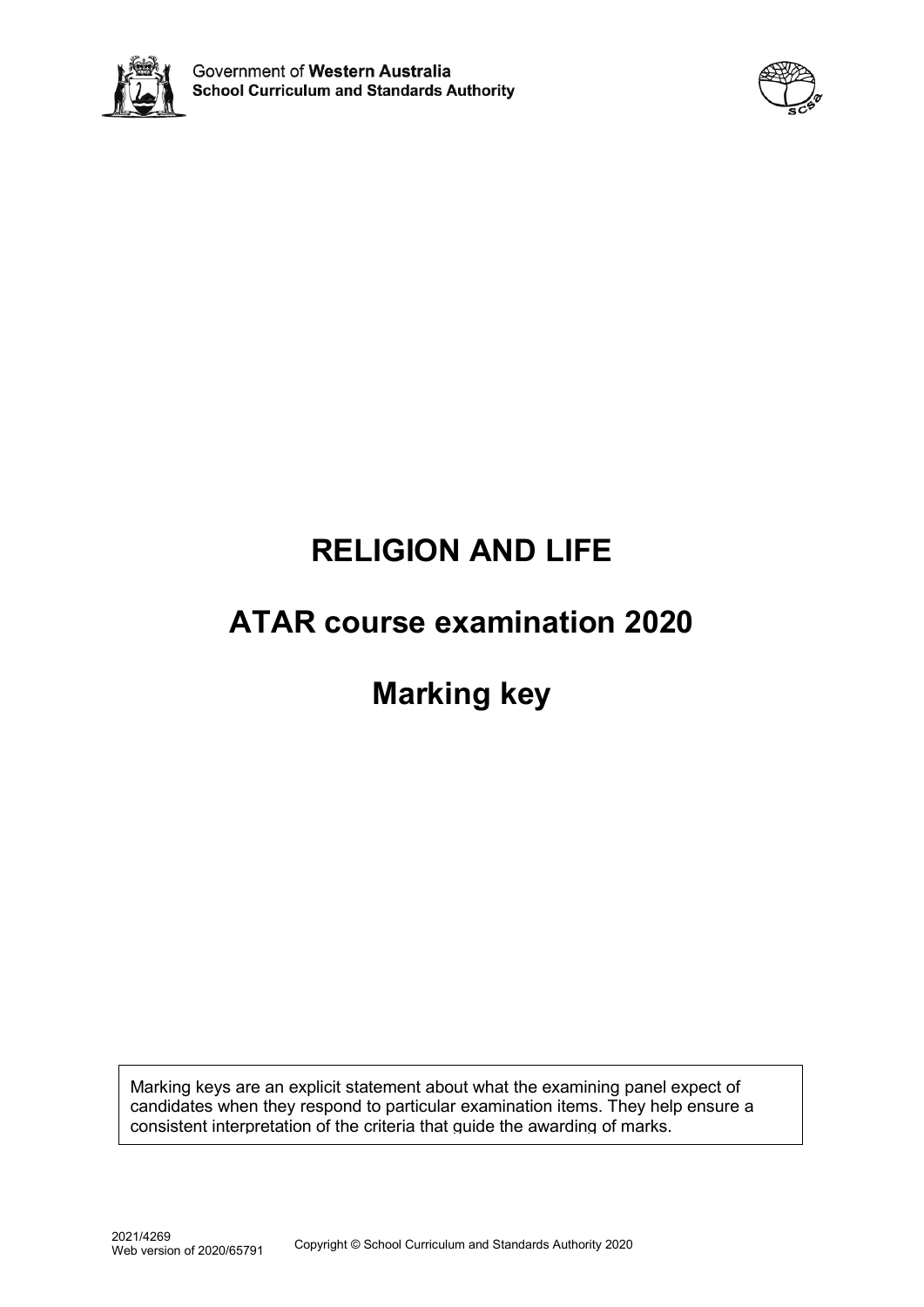### **RELIGION AND LIFE 2 MARKING KEY**

**Section One: Source analysis 40% (49 Marks)**

# **Question 1 (13 marks)**

(a) Outline the purpose of Source 1. (2 marks)

| <b>Description</b>               | <b>Marks</b> |
|----------------------------------|--------------|
| Outlines the purpose of Source 1 |              |
| Identifies the focus of Source 1 |              |
| Total                            |              |
| Anewere could include:           |              |

's could include:

to examine why people are religious or choose to follow a religion

to argue why people are religious.

(b) According to Source 1, outline **two** ways in which people may view religion in society. (4 marks)

| <b>Description</b>                                                         | <b>Marks</b> |
|----------------------------------------------------------------------------|--------------|
| For each of two ways (2 marks each)                                        |              |
| Outlines a way people may view religion in society, with evidence from the | 2            |
| source                                                                     |              |
| Identifies how people may view religion in society                         |              |
| <b>Subtotal</b>                                                            |              |
| <b>Total</b>                                                               |              |
| Answers could include:                                                     |              |

The basis of religion is false – Karl Marx called religion the 'opium of the people'

- That religion is an illusion Sigmund Freud felt that god was an illusion and worshippers were reverting to the childhood needs of security and forgiveness
- That religion is not to be challenged 'While we are encouraged to challenge other ideas presented to us early in childhood that may not have a strong evidence base – such as Father Christmas or the Tooth Fairy – this is not the case with religion'
- A way to bond people 'We are social creatures who interact and communicate with each other in a co-operative and supportive way'.
- (c) According to your own learning, describe **one** way in which people may view religion in society. (3 marks)

| <b>Description</b>                                  | Marks |
|-----------------------------------------------------|-------|
| Describes a way people may view religion in society |       |
| Outlines a way people may view religion in society  |       |
| Identifies how people view religion in society      |       |
| Total                                               |       |

Answers could include:

- Religion as a functional agency, sees religion as having a useful purpose, no matter where it came from. Religions promote health, wellbeing and give people stability (includes supporting examples)
- Religion as a human invention, based entirely on human origin and used as a tool to subjugate and manipulate people
- Religion as a political entity, represent people with common interests, religion can influence people and direct morals
- Religion is not important, has lost its relevance due to a number of reasons e.g. development of science
- Religion is transformative, is a useful organisation that plays an important role in society e.g. involvement in health care, education, welfare etc.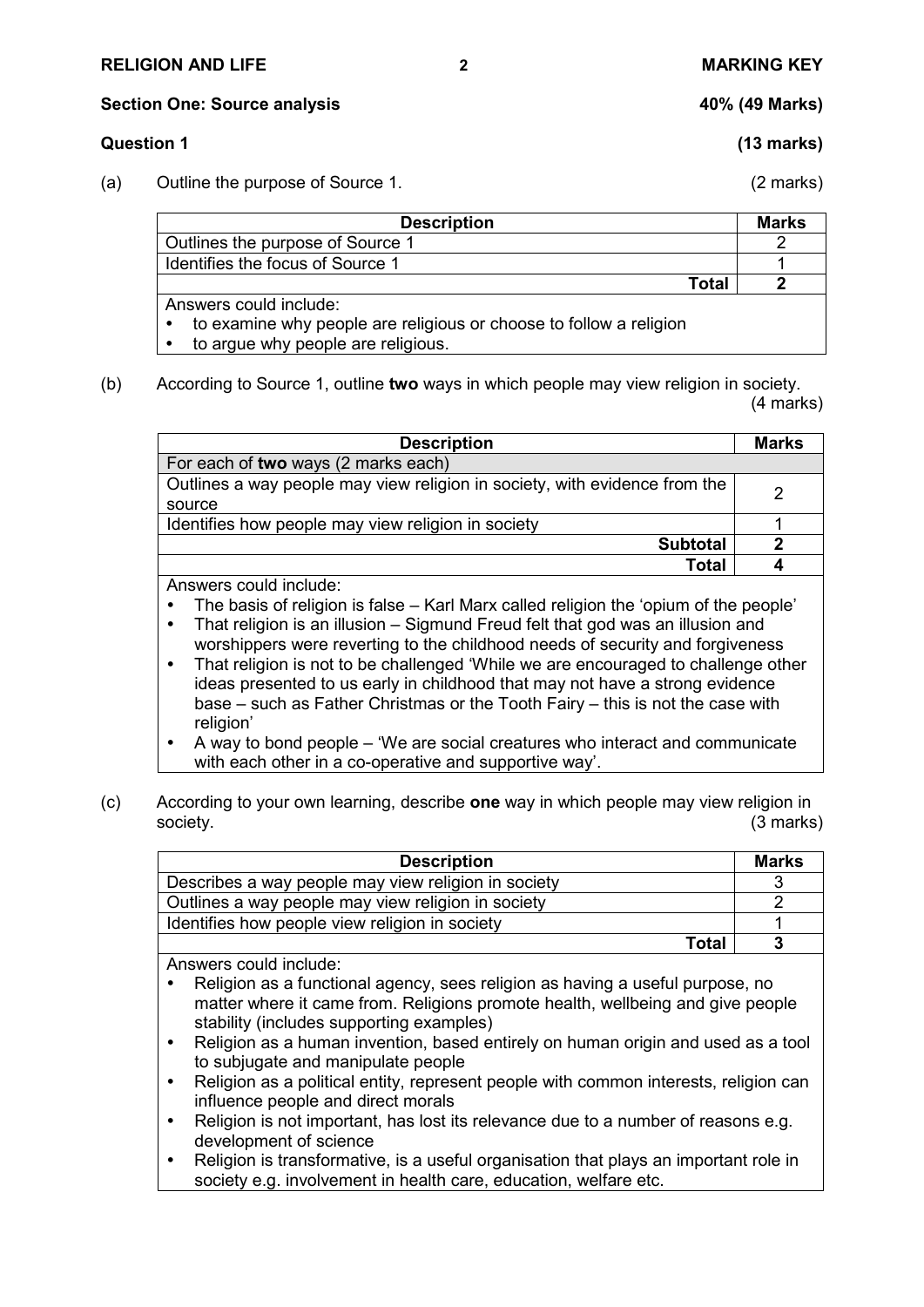(d) Discuss the reliability of Source 1. (4 marks)

| <b>Description</b>                                         | <b>Marks</b> |
|------------------------------------------------------------|--------------|
| Discusses the reliability of the source                    |              |
| Describes the reliability of the source                    |              |
| Outlines the reliability of the source                     |              |
| Makes general comments about the reliability of the source |              |
| Total                                                      |              |

Answers could include:

- The studies used in the source are not referenced, i.e. 16% of people worldwide are not religious
- Many statements about human behaviour that are not referenced or supported by evidence, i.e. 'The ritual behaviour seen in collective worship makes us enjoy and want to repeat the experience'
- Opinion piece, due to examples and language used, i.e. reference to Father Christmas and the Tooth Fairy
- No information on the author and his/her credentials
- Being an opinion piece, it is a reliable portrayal of one persons' opinion
- Date is current, 2018.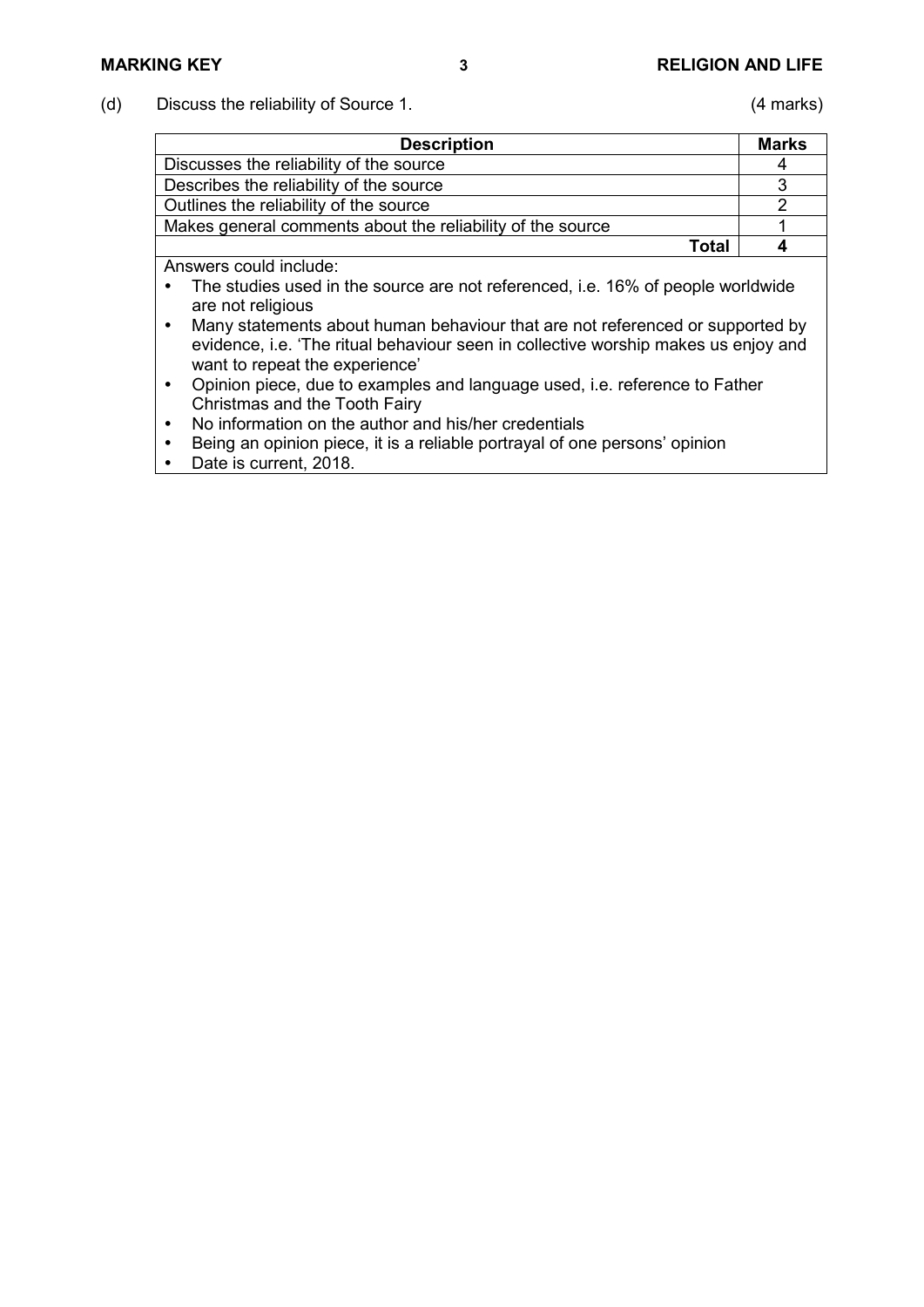## **RELIGION AND LIFE 4 MARKING KEY**

### **Question 2 (13 marks)**

(a) Outline **one** significant pattern evident within the data. (2 marks)

| <b>Description</b>                                                                                                                                                                                                                                                        | <b>Marks</b> |
|---------------------------------------------------------------------------------------------------------------------------------------------------------------------------------------------------------------------------------------------------------------------------|--------------|
| Outlines one significant pattern evident within the data, using an example<br>from the source                                                                                                                                                                             |              |
| Identifies a pattern evident within the data                                                                                                                                                                                                                              |              |
| Total                                                                                                                                                                                                                                                                     |              |
| Answers could include:<br>western countries seem to have the highest levels of religion being 'less'<br>$\bullet$<br>important i.e. USA 58%, Canada 64%<br>المعصوفات والمتماز والمعارض والمتناوي المتنما للمصادقات والمسال وينصبان وللمستحدث والمتماز والمساوية والمتنصاف |              |

- developing nations seem to have the highest level showing religion in 'more' important i.e. Indonesia 83%, Nigeria 65%
- developing nations have the lowest response showing 'religions becoming less important' i.e. Indonesia 6%, Philippines 10%.

### (b) (i) Propose **two** research questions a scholar might use to gather further data on the changing importance of religion in different countries.

| <b>Description</b>                                                           | <b>Marks</b> |
|------------------------------------------------------------------------------|--------------|
| For each of two questions (1 mark each)                                      |              |
| Identifies a research question a scholar may use to gather further           |              |
| data on the changing importance of religion in different countries           |              |
| <b>Subtotal</b>                                                              |              |
| <b>Total</b>                                                                 | 2            |
| Answers could include:                                                       |              |
| What factors contribute to people thinking that religion is 'more important, |              |
| less important or about the same importance' than it was 20 years ago?       |              |
| Why do people think religion is more important in society?                   |              |
| If the importance of religion is about the same as 20 years ago, what has    |              |
| contributed to religion being viewed as more or less important in society?   |              |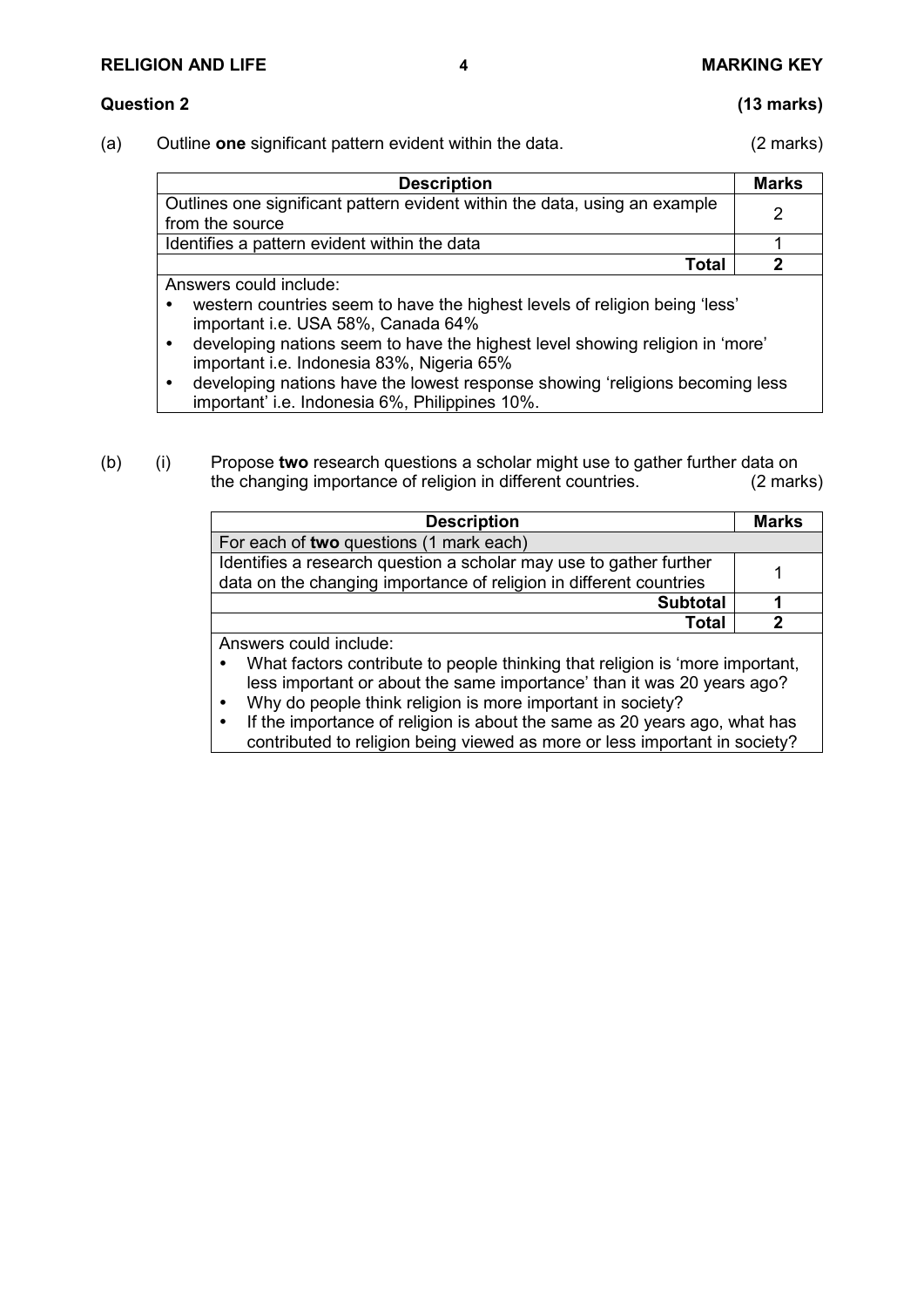(ii) Outline a research plan to gather further data on the changing importance of religion in different countries. (4 marks)

| <b>Description</b>                                                                                                          | <b>Marks</b>  |
|-----------------------------------------------------------------------------------------------------------------------------|---------------|
| Outlines in detail a research plan to gather further data on the                                                            |               |
| changing importance of religion: includes purpose, question types,<br>ways of gathering data and communicating the findings | 4             |
| Outlines some elements of a research plan to gather data on the                                                             | 3             |
| changing importance of religion                                                                                             |               |
| Identifies some elements of a research plan                                                                                 | $\mathcal{P}$ |
| Provides general comments on some elements of a research plan                                                               |               |
| <b>Total</b>                                                                                                                |               |
| Answers could include:                                                                                                      |               |
| Plan includes details and/or comments about:                                                                                |               |
| the purpose of the research                                                                                                 |               |
| the type of questions that will guide the inquiry                                                                           |               |

- strategies and/or techniques for gathering, recording and processing relevant information and/or data
- how the findings will be communicated.
- (c) Comment on the importance of practising ethical scholarship when conducting a<br>research inguiry dealing with religious matters. (2 marks) research inquiry dealing with religious matters.

| <b>Description</b>                                                                                                                | <b>Marks</b> |
|-----------------------------------------------------------------------------------------------------------------------------------|--------------|
| Comments on the importance of practising ethical scholarship when<br>conducting a research inquiry dealing with religious matters |              |
| Comments on ethical scholarship                                                                                                   |              |
| Total                                                                                                                             |              |
| Answers could include:                                                                                                            |              |

- ethical research needs to protect the respondents' rights
- research needs to have valid parameters be open, and provide information about the data's source, numbers extent and the researchers own background, source of funding etc.
- ethical research is important as the respondents need to feel safe in order to respond openly and honestly
- researcher needs to be sensitive when dealing with religious matters.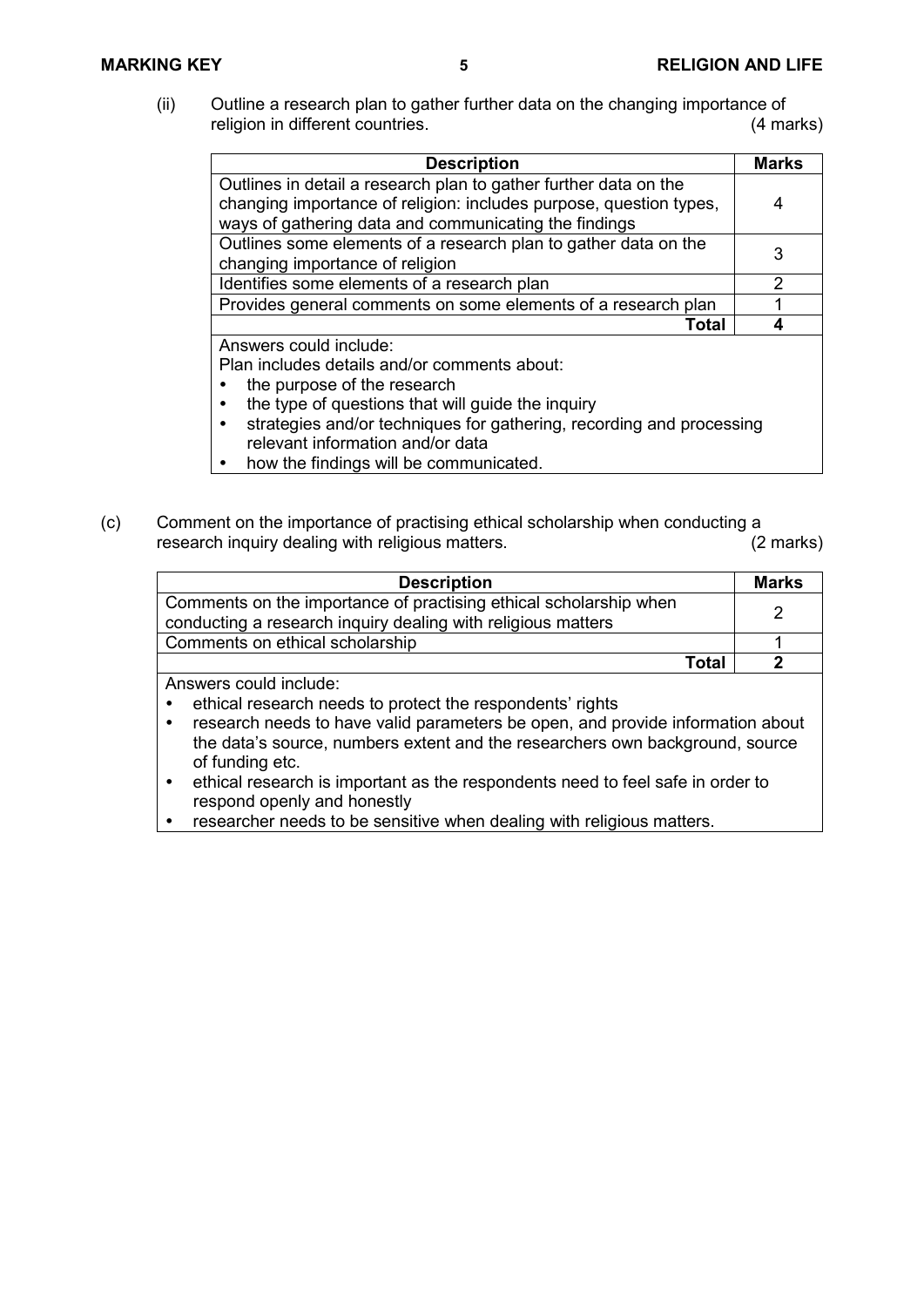# **RELIGION AND LIFE 6 MARKING KEY**

# **Question 2** (continued)

(d) Identify **three** types of information currently missing from Source 2 that would help to make the data more reliable. (3 marks)

| <b>Description</b>                                                                                                                | <b>Marks</b> |
|-----------------------------------------------------------------------------------------------------------------------------------|--------------|
| For each of three types of information (1 mark each)                                                                              |              |
| Identifies one type of information currently missing from Source 2 that<br>would help make the data more reliable                 |              |
| <b>Subtotal</b>                                                                                                                   |              |
| Total                                                                                                                             | 3            |
| Answers could include:                                                                                                            |              |
| sample size: number of respondents                                                                                                |              |
| authorship: organisation doing the research                                                                                       |              |
| demographic detail: gender, age, ethnicity, etc. of respondents<br>$\bullet$                                                      |              |
| determination of key terms: what does 'no change' mean i.e. is religion still as<br>$\bullet$<br>important as it was 20 years ago |              |

currency of research: when the research was conducted.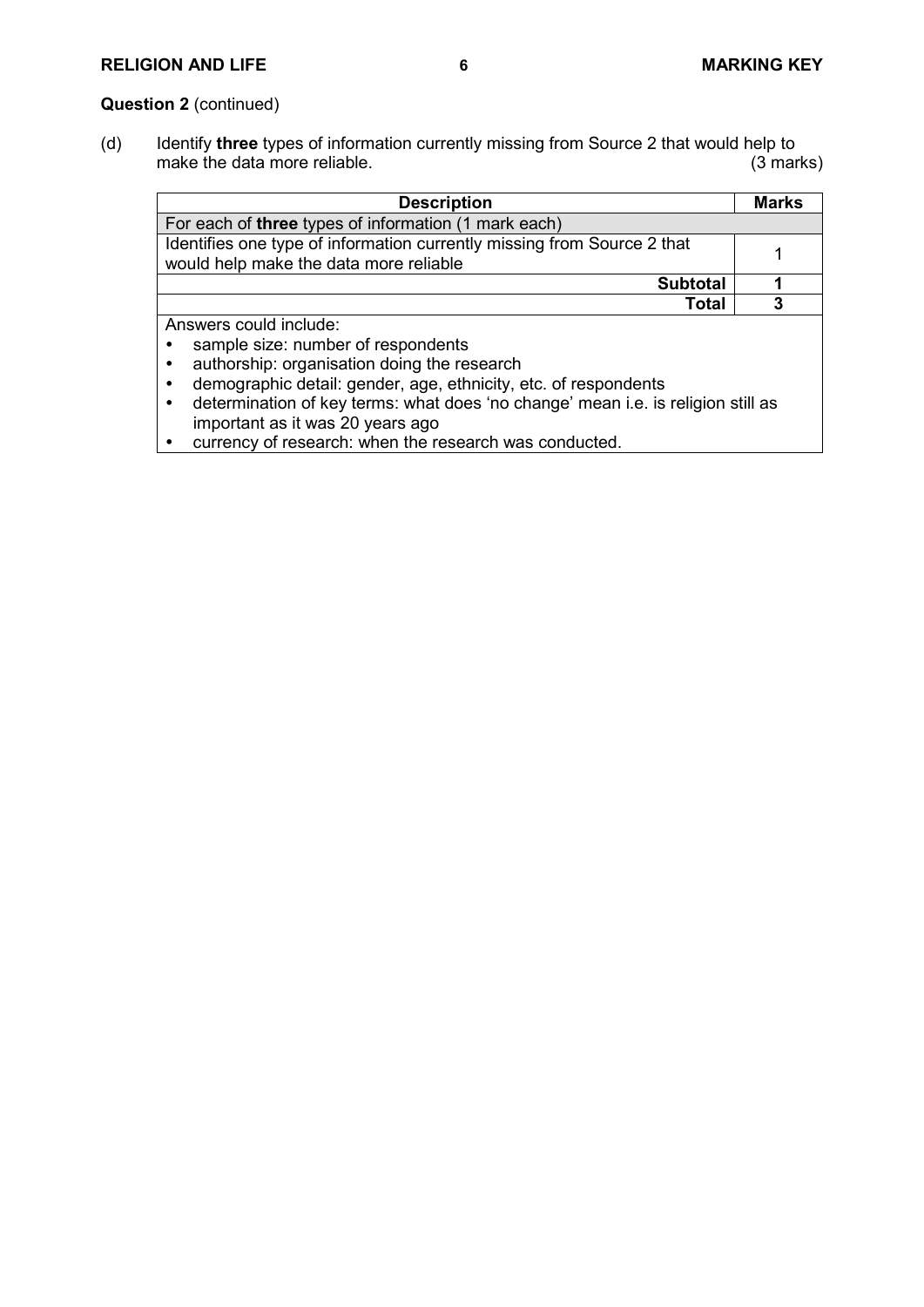## **Question 3 (12 marks)**

(a) Outline **one** reason why the issue raised in Source 3A causes tension and/or conflict in society. (2 marks)

| <b>Description</b>                                                              | <b>Marks</b> |
|---------------------------------------------------------------------------------|--------------|
| Outlines one reason why this issue causes tension and/or conflict in<br>society |              |
| Identifies how this issue causes tension and/or conflict in society             |              |
| Total                                                                           |              |

Answers could include:

- consumers want access to cheap clothes and retailers want high profits so in order to achieve this people in developing nations like Bangladesh are being paid very low wages and made to work extremely long hours in unsafe conditions so that more affluent people can consume more for less money
- it causes tension as the labour force in developing nations do not have their rights protected and they are being exploited
- some people just want cheap clothing and don't care how this is achieved
- people need to be more aware where their fashion is coming from and make sure they only buy from ethical supply chains and that they boycott unethical ones.
- (b) Compare the views expressed in Sources 3A and 3B. Use evidence to support your response. (4 marks)

| <b>Description</b>                                                | <b>Marks</b> |
|-------------------------------------------------------------------|--------------|
| Compares the views expressed in Sources 3A and 3B using relevant  | 4            |
| evidence from the sources.                                        |              |
| Describes the views expressed in Sources 3A and 3B using relevant | 3            |
| evidence from the sources.                                        |              |
| Identifies the views expressed in Sources 3A and 3B.              |              |
| Makes general comments about Source 3A and/or Source 3B.          |              |
| Total                                                             |              |
| .                                                                 |              |

Answers could include:

- source 3A focuses on what went into making the shirt. The cotton material plus the human cost of exploited labour and unsafe working conditions in Bangladesh
- source 3B focuses on the fact that it has been proven that workers in Bangladesh are being exploited and forced to work in unsafe conditions Similar views expressed in Sources 3A and 3B
- sources 3A and 3B share the view that Bangladesh produces cheap clothes at the expense of workers who are exploited and work in unsafe conditions
- source 3A states that a shirt is 60% cotton and then made from 20% sweat implying exploited workers and 20% blood implying unsafe working conditions and exploitation
- source 3B states that it has been proven by anti-slavery campaigners and labour rights groups that the workers in Bangladesh are being underpaid and made to work in unsafe conditions

Difference in views expressed in Source 3A and 3B:

• the view expressed in Source 3B is factual with evidence whereas the view expressed in 3A is implied and left up to the reader to interpret through a cartoon.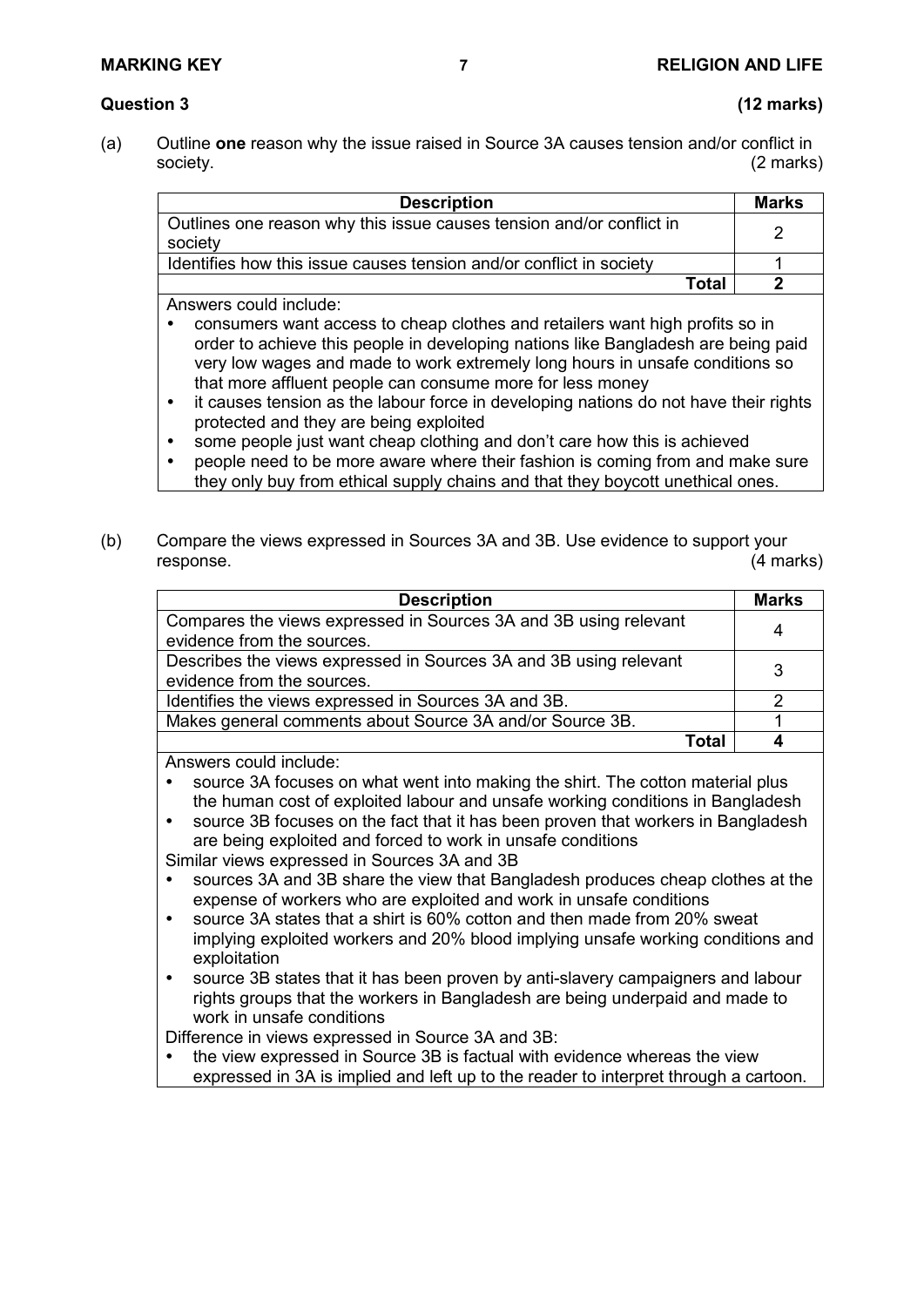### **Question 3** (continued)

(c) Describe **two** ways in which a religion could respond to the issue addressed in Sources 3A and 3B. (6 marks)

| <b>Description</b>                                                      | <b>Marks</b> |
|-------------------------------------------------------------------------|--------------|
| For each of two ways (3 marks each)                                     |              |
| Describes a way that a religion could respond to the issue addressed in |              |
| Source 3A and 3B                                                        | 3            |
| Outlines a way a religion could respond to the issue                    |              |
| Identifies a religious response                                         |              |
| <b>Subtotal</b>                                                         | 3            |
| <b>Total</b>                                                            | 6            |
| Answers could include:                                                  |              |
| e official atatomonto from roligique groupe                             |              |

- official statements from religious groups
- lobbying government for improved legislation
- funding religious organisations set up to protect workers' rights and to promote ethical supply chains
- educating consumers about the issue<br>• highlighting the issue debating it in high
- highlighting the issue, debating it in high profile places, through social media, television, radio.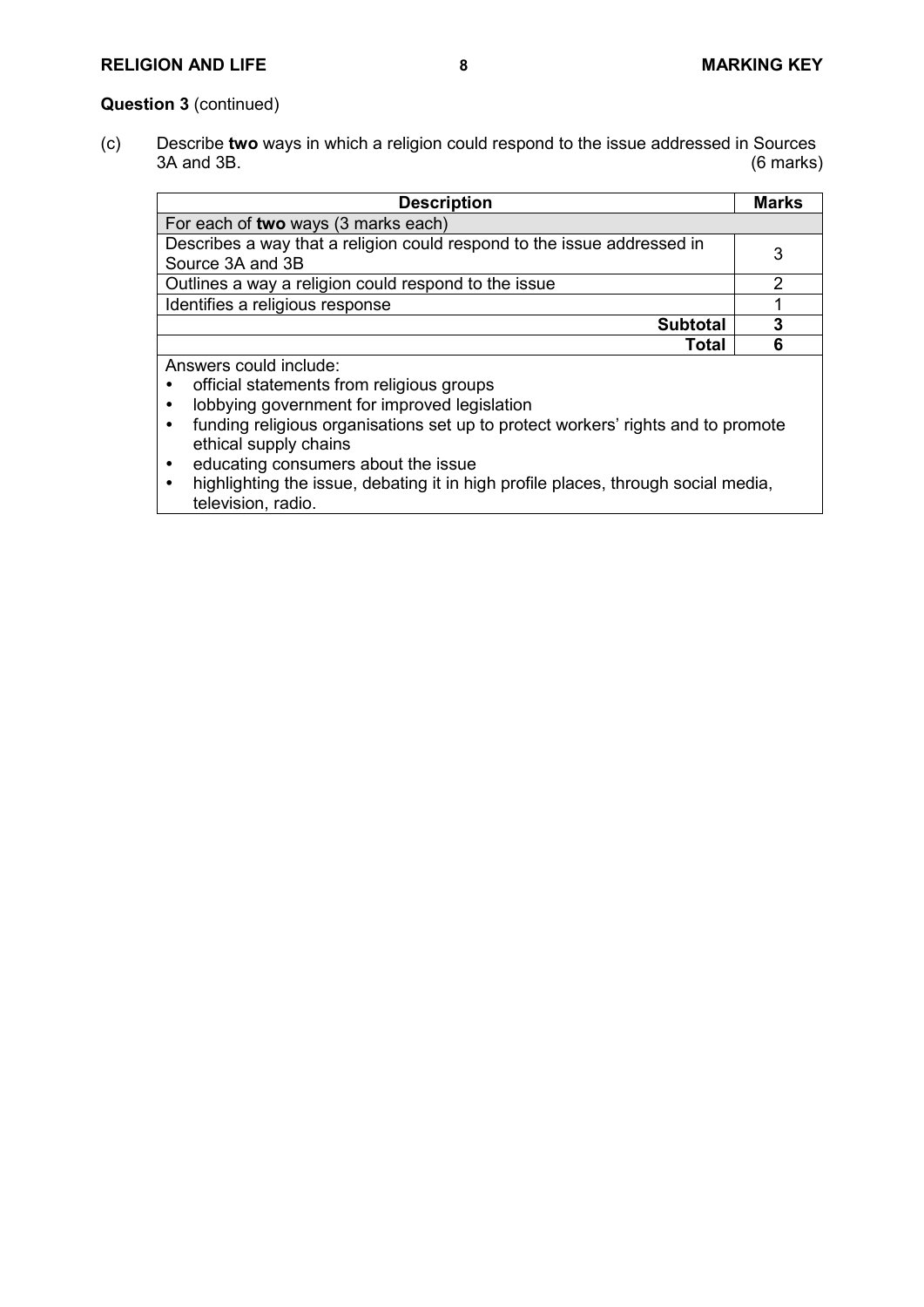- **Question 4 (11 Marks)**
- (a) Identify **two** ways in which religion can be defined, according to Source 4. (2 marks)

| <b>Description</b>                                               | Marks |
|------------------------------------------------------------------|-------|
| For each of two ways (1 mark each)                               |       |
| Identifies one way religion can be defined according to Source 4 |       |
| <b>Subtotal</b>                                                  |       |
| Total                                                            |       |
| Answers could include:                                           |       |

- publicly shared beliefs
- privately held convictions
- the way in which people express their faith
- religion comprises of traditions, practices and ideas lumped together
- religion is made up of worshipful customs such as regular churchgoing and daily prayer
- creator/shaper of civilization and societies.
- (b) Describe the relationship between religion and history, according to Source 4. (4 marks)

| <b>Description</b>                                                               | <b>Marks</b> |
|----------------------------------------------------------------------------------|--------------|
| Describes the relationship between religion and history according to<br>Source 4 | 4            |
| Outlines the relationship between religion and history according to<br>Source 4  | 3            |
| Identifies a connection between religion and history according to Source 4       |              |
| Makes general comments about religion and history                                |              |
| Total                                                                            |              |

Answers could include:

- Religion has sparked wars both ancient and modern and its spiritual fervour has built empires. Religion is at the core of much of history shaping society through wars, revolutions, explorations and migrations but at the centre through shaping what people think and believe
- People's religious belief has driven much of history. Things have occurred in the past based on how people think God wanted them to act
- Religion and history are inextricably linked. Much of history such as the wars have been incited due to religious belief driving it
- People act on their beliefs. They live according to their beliefs therefore much of history can be analysed from how people thought which made them act the way they did. As belief is central to religion this ties both religion and history together.

**MARKING KEY 9 RELIGION AND LIFE**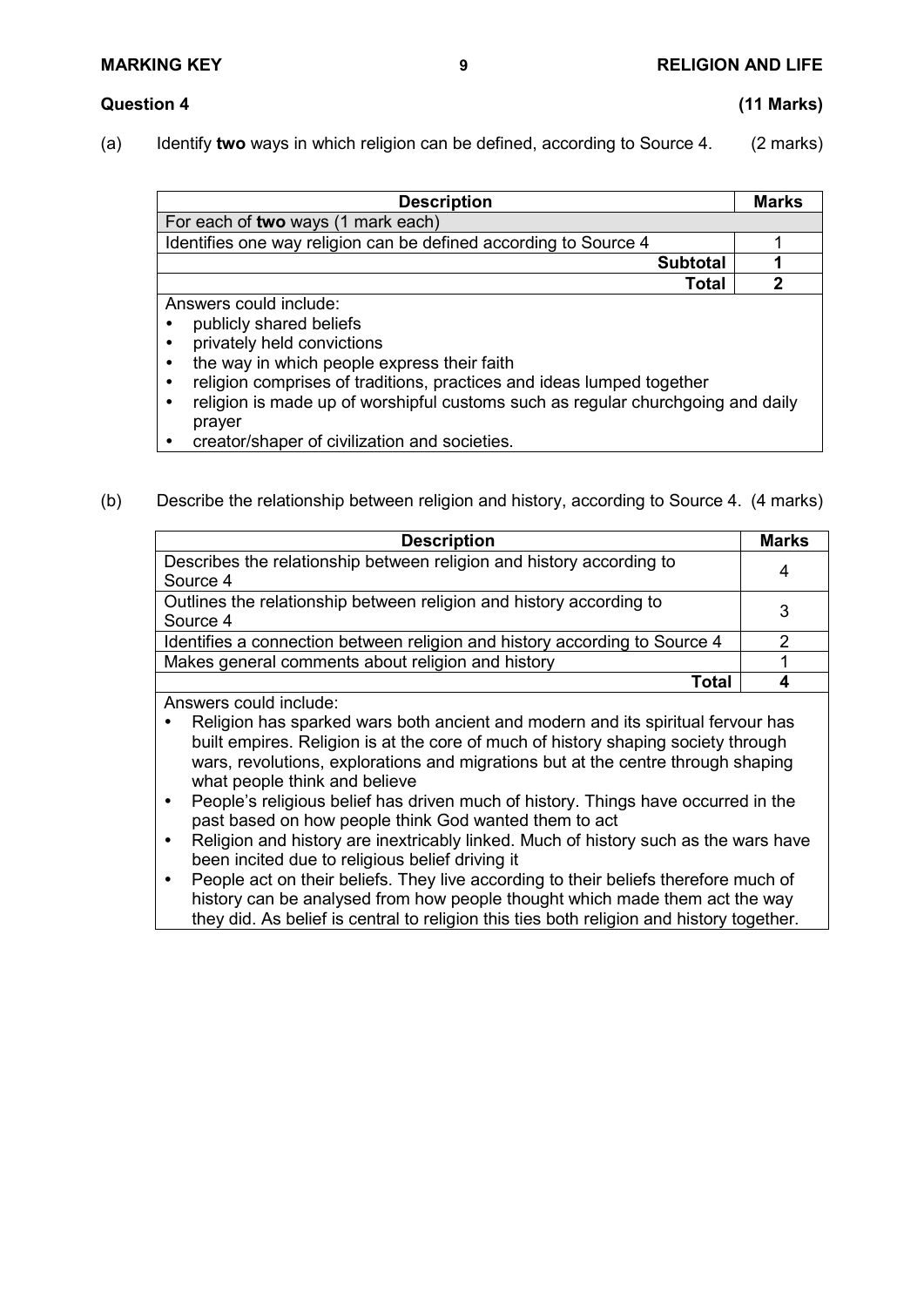### **Question 4** (continued)

(c) From your own learning, and with reference to Source 4, discuss how a religion has influenced civilisations throughout history. influenced civilisations throughout history.

| <b>Description</b>                                                                                       | <b>Marks</b>  |
|----------------------------------------------------------------------------------------------------------|---------------|
| <b>Discussion</b>                                                                                        |               |
| Discusses how a religion has influenced civilisations throughout history                                 | 3             |
| Outlines how a religion has influenced civilisations throughout history                                  | $\mathcal{P}$ |
| Makes general comments about a religions influence on civilisations in<br>history                        |               |
| <b>Subtotal</b>                                                                                          | 3             |
| <b>Evidence</b>                                                                                          |               |
| Provides relevant evidence from own learning and Source 4 in support of<br>the discussion                | 2             |
| Provides evidence from own learning or Source 4 in support of the<br>discussion                          |               |
| <b>Subtotal</b>                                                                                          | $\mathbf{2}$  |
| Total                                                                                                    | 5             |
| Answers could include:<br>Discusses for example events from bistory that were impacted by religion; such |               |

 Discusses, for example, events from history that were impacted by religion; such as French Revolution, Industrial Revolution, Arianism, Slavery, etc.

 Uses an appropriate comparison from Source 4. These could include: regular worship, dietary requirements, giving rulers godly importance, etc.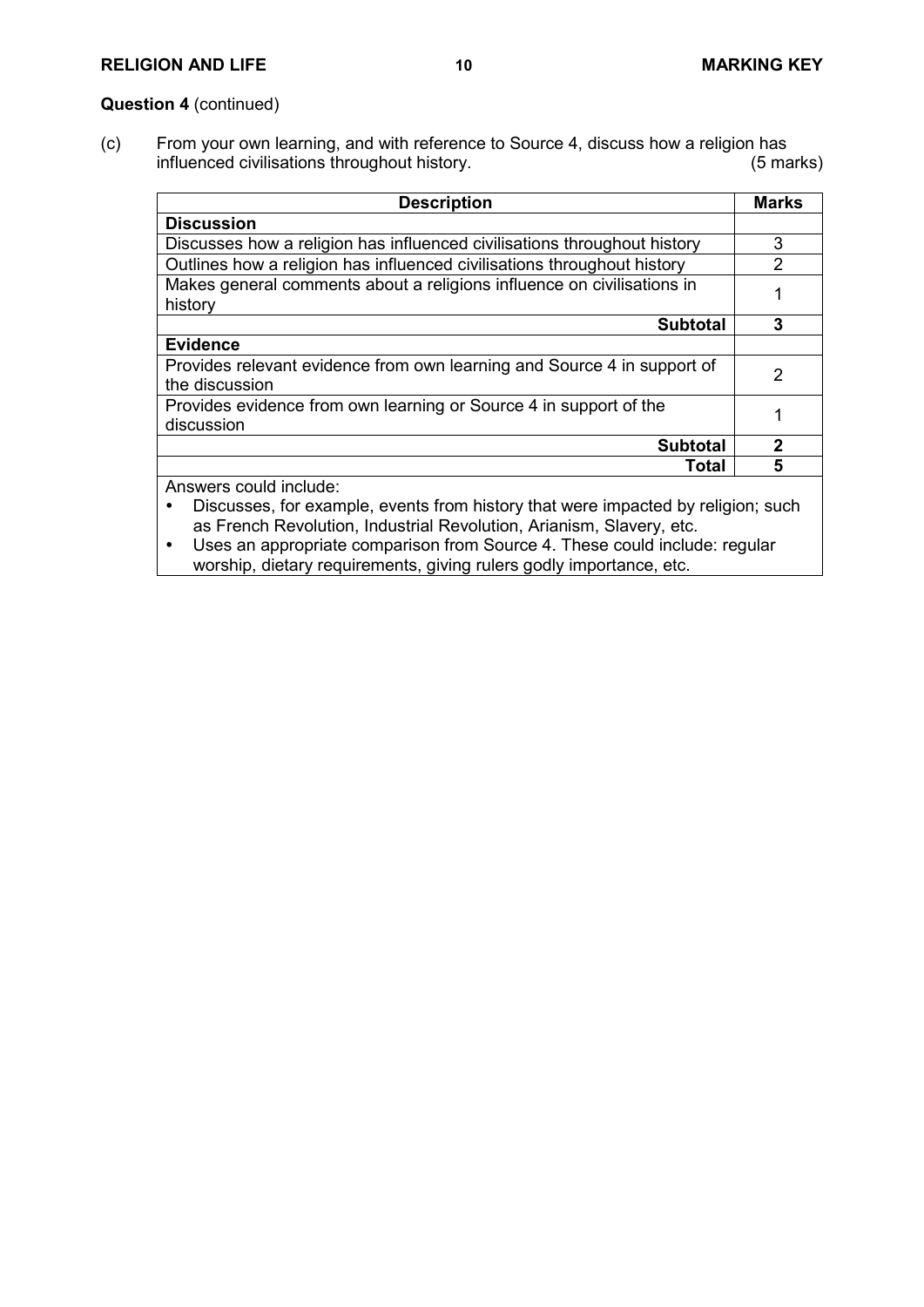### **Question 5 (15 marks)**

(a) Identify **one** religious belief, teaching, ritual or practice that has developed over time.

(1 mark)

| <b>Description</b>                                                     |       | Marks |
|------------------------------------------------------------------------|-------|-------|
| Identifies one religious belief, teaching, ritual or practice that has |       |       |
| developed over time                                                    |       |       |
|                                                                        | Total |       |
| Answers could include:                                                 |       |       |
| the Catholic belief that marriage is a sacrament<br>٠                  |       |       |
| in Judaism the belief in God as the Creator.<br>$\bullet$              |       |       |

(b) Outline **three** important developments in this religious belief, teaching, ritual or practice. (6 marks)

| <b>Description</b>                                                                          | Marks |
|---------------------------------------------------------------------------------------------|-------|
| For each of three developments (2 marks each)                                               |       |
| Outlines an important development in this religious belief, teaching, ritual<br>or practice | 2     |
| Identifies a development in this religious belief, teaching, ritual or practice             |       |
| <b>Subtotal</b>                                                                             | 2     |
| Total                                                                                       | 6     |
| Anewere could include:                                                                      |       |

Answers could include:

The Catholic belief that marriage is sacrament

 The Council of Trent (1545–1563) declared that marriage was one of the seven sacraments of the Catholic Church and for the sacrament of marriage to be valid it must take place before a priest, with witnesses and there needs to be an exchange of consent

The Jewish belief in God as the Creator

 The Hebrew Bible establishes that God exists, that there is no other God, and that God created the world and all that is in it. The opening passage presupposes the existence of God: 'When God began to create the heaven and the earth …' There is no discussion of God's life before the creation of the world.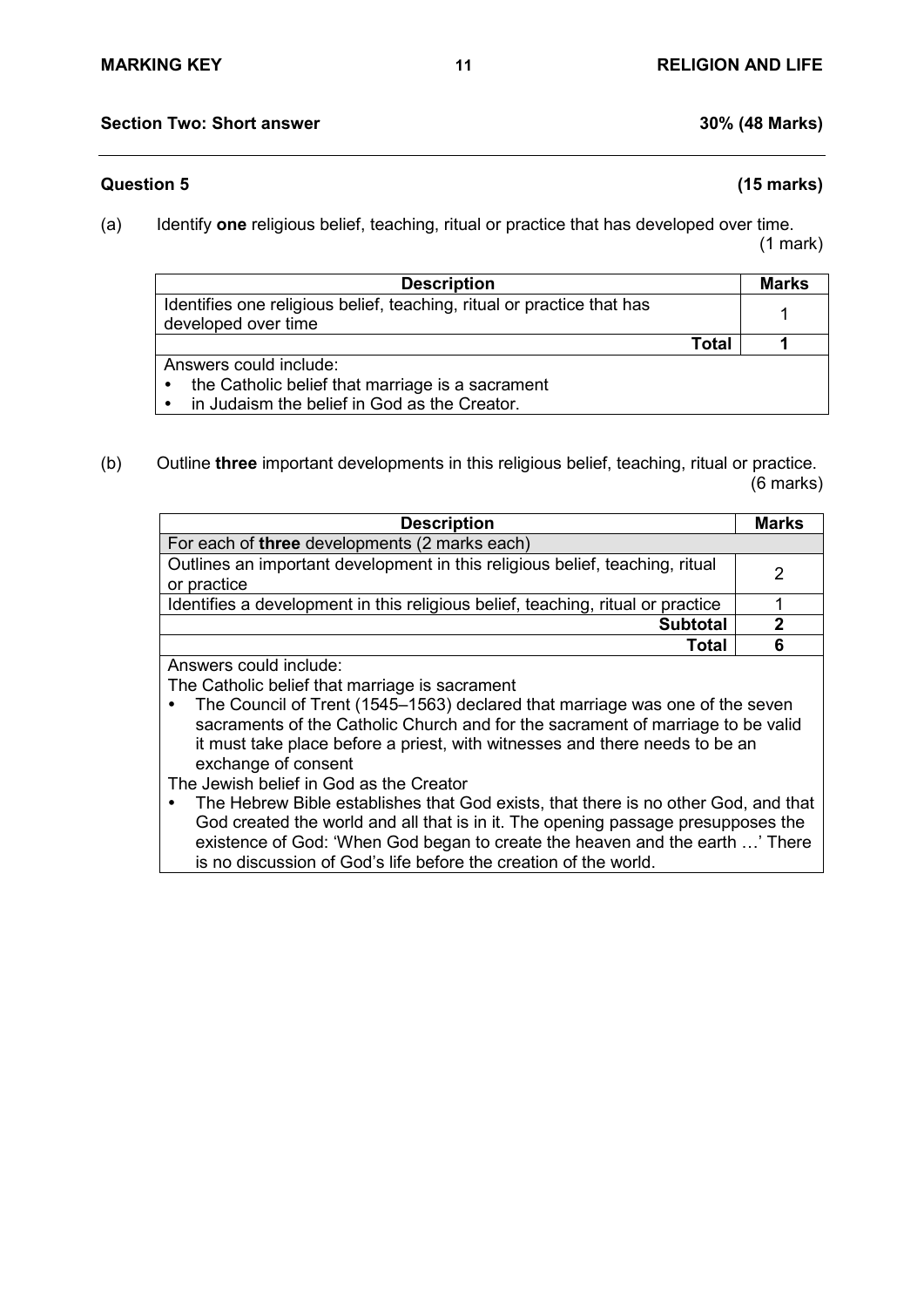# **Question 5** (continued)

(c) Identify **two** factors that can lead a religion to develop its beliefs, teachings, rituals or practices. Explain each factor with an example.

| <b>Description</b>                                                                    | <b>Marks</b> |
|---------------------------------------------------------------------------------------|--------------|
| For each of two factors (4 marks each)                                                |              |
| Explains, using a relevant example, one factor that can lead to the                   | 4            |
| development of religious beliefs, teachings, rituals or practices                     |              |
| Outlines one factor that can lead to the development of religious beliefs,            | 3            |
| teachings, rituals or practices; provides an example                                  |              |
| Identifies events/issues/people that contribute to the development of                 | 2            |
| religious beliefs, teachings, rituals or practices                                    |              |
| Provides general comments about the development of religious beliefs,                 |              |
| teachings, rituals or practices                                                       |              |
| <b>Subtotal</b>                                                                       | 4            |
| Total                                                                                 | 8            |
| Answer could include:                                                                 |              |
| scholars/theologians develop a deeper/better understanding of religious truths        |              |
| cultural change shifts people's response to religious truths resulting in change<br>٠ |              |
| cultural change requires religions to deal with new issues                            |              |

- role of key leaders<br>• significant historica
- significant historical events e.g. the Protestant Reformation.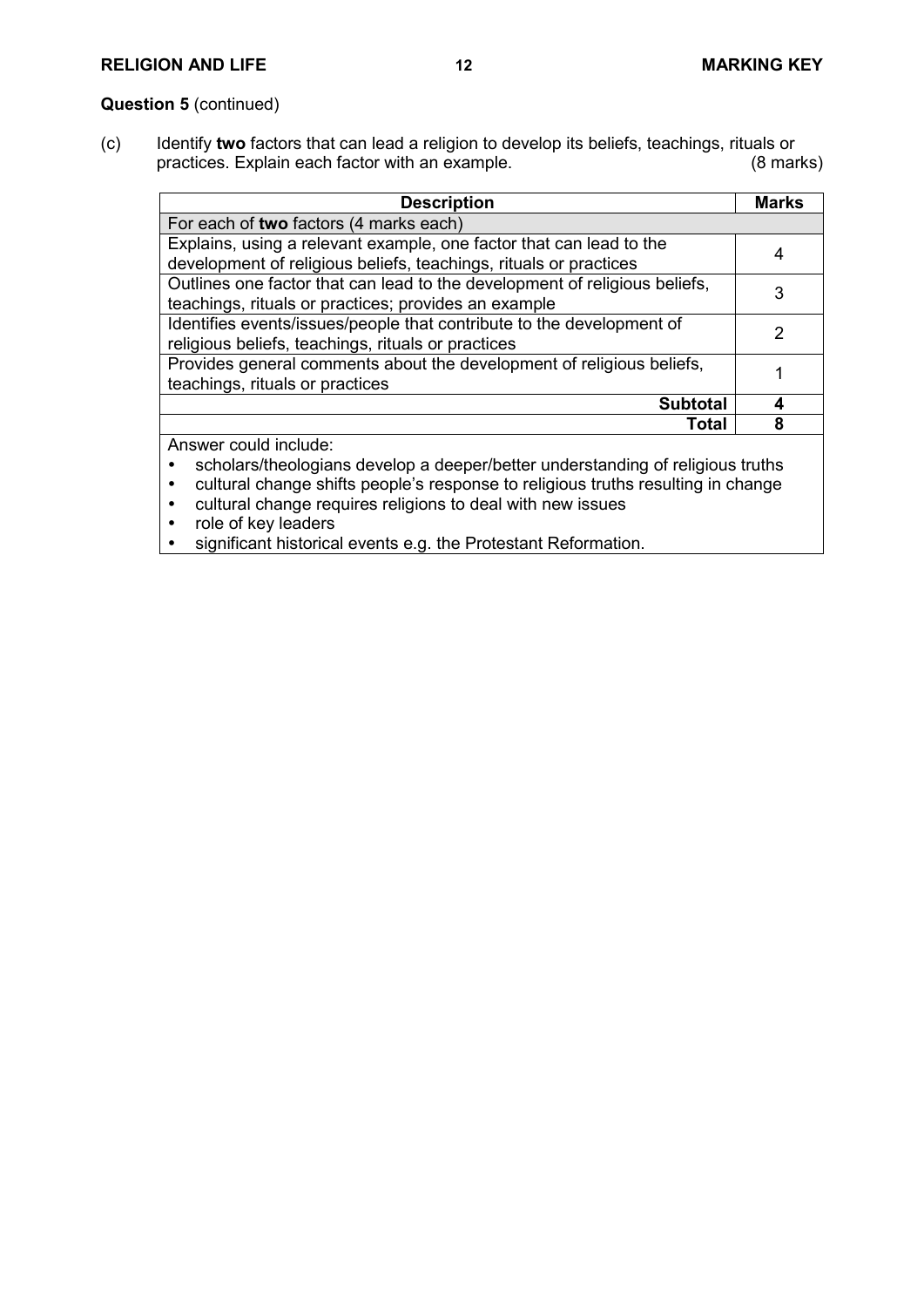(a) Identify a religious structure and/or process used to address important issues. (1 mark)

| <b>Description</b>                                                                                                        |       | Marks |
|---------------------------------------------------------------------------------------------------------------------------|-------|-------|
| Identifies a religious structure and/or process used to address an<br>important issue                                     |       |       |
|                                                                                                                           | Total |       |
| Answers could include:<br>Catholic Church – the Australian Catholic Bishops Conference<br>$\bullet$<br>Judaism - Beth din |       |       |

## (b) Describe the main features of this religious structure and/or process. (4 marks)

| <b>Description</b>                                                                                                                                                                                                                                                                                                                                                                                                                                                                                                                      | <b>Marks</b> |
|-----------------------------------------------------------------------------------------------------------------------------------------------------------------------------------------------------------------------------------------------------------------------------------------------------------------------------------------------------------------------------------------------------------------------------------------------------------------------------------------------------------------------------------------|--------------|
| Describes the main features of this religious structure and/or process                                                                                                                                                                                                                                                                                                                                                                                                                                                                  | 4            |
| Outlines some of the main features of this religious structure and/or<br>process                                                                                                                                                                                                                                                                                                                                                                                                                                                        | 3            |
| Identifies some features of this religious structure and/or process                                                                                                                                                                                                                                                                                                                                                                                                                                                                     | 2            |
| Makes general comments about features of this religious structure and/or<br>process                                                                                                                                                                                                                                                                                                                                                                                                                                                     |              |
| Total                                                                                                                                                                                                                                                                                                                                                                                                                                                                                                                                   | 4            |
| Catholic Church -<br>The Australian Catholic Bishops' Conference is the Bishops' Conference in<br>Australia<br>For copyright reasons this text cannot be reproduced in the online version of this document.<br>There are numerous conferences located around the world<br>These conferences were established at the Second Vatican Council to allow<br>bishops to collaborate with other bishops to exercise their office successfully.<br>For copyright reasons this text cannot be reproduced in the online version of this document. |              |
| The Australian Catholic Bishop's Conference meets at least once a year<br>٠                                                                                                                                                                                                                                                                                                                                                                                                                                                             |              |
| For copyright reasons this text cannot be reproduced in the online version of this document.                                                                                                                                                                                                                                                                                                                                                                                                                                            |              |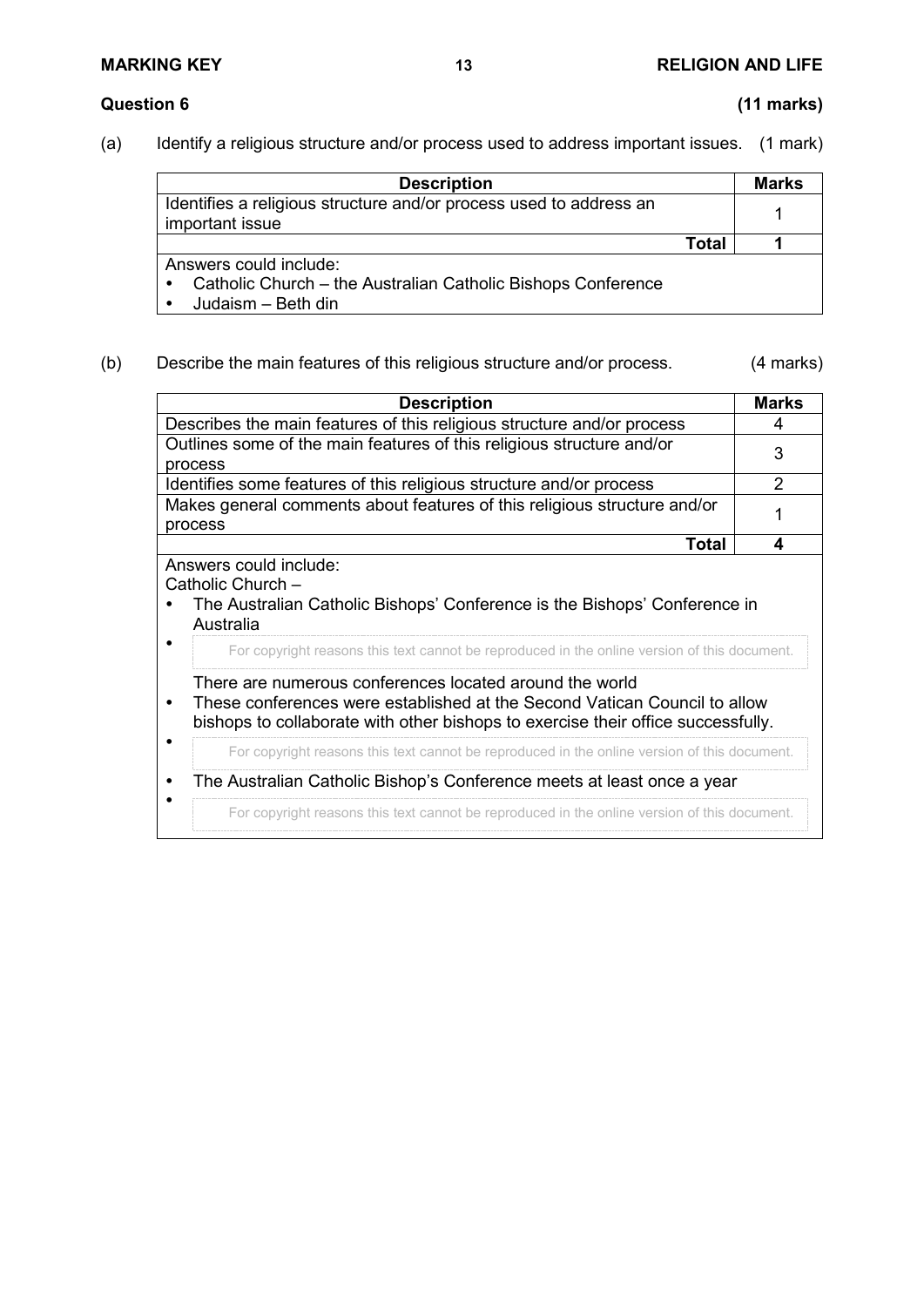### **RELIGION AND LIFE 14 MARKING KEY**

### **Question 6** (continued)

 $\bullet$ 

(c) Using an example, discuss how this religious structure and/or process is used by a religion to address important issues.

| <b>Description</b>                                                        | <b>Marks</b> |
|---------------------------------------------------------------------------|--------------|
| Using an example, discusses how the religious structure and/or process is | 6            |
| used by a religion to address important issues                            |              |
| Using an example, explains how the religious structure and/or process is  | 5            |
| used by a religion to address important issues                            |              |
| Using an example, describes how the religious structure and/or process is |              |
| used by a religion to address important issues                            |              |
| Identifies an example and outlines how the religious structure and/or     | 3            |
| process is used by a religion to address important issues                 |              |
| Identifies an example and makes general comments about the religious      | 2            |
| structure and/or process                                                  |              |
| Identifies an example and makes limited reference to the religious        |              |
| structure and/or process                                                  |              |
| Total                                                                     | 6            |
| Answers could include:                                                    |              |

Catholic Church – The Australia Catholic Bishops' Conference

For copyright reasons this text cannot be reproduced in the online version of this document.

- Australian Bishops' Conference met in 2020 to discuss the Church's role in ensure health and safety of all followers, specifically in response to COVID 19
- This conference included the Conference President, Vice-President, permanent committee, various other Bishops and the General Secretariat
- This meeting discussed the different stages of reopening places of worship within society and in Catholic schools and other Catholic organisations.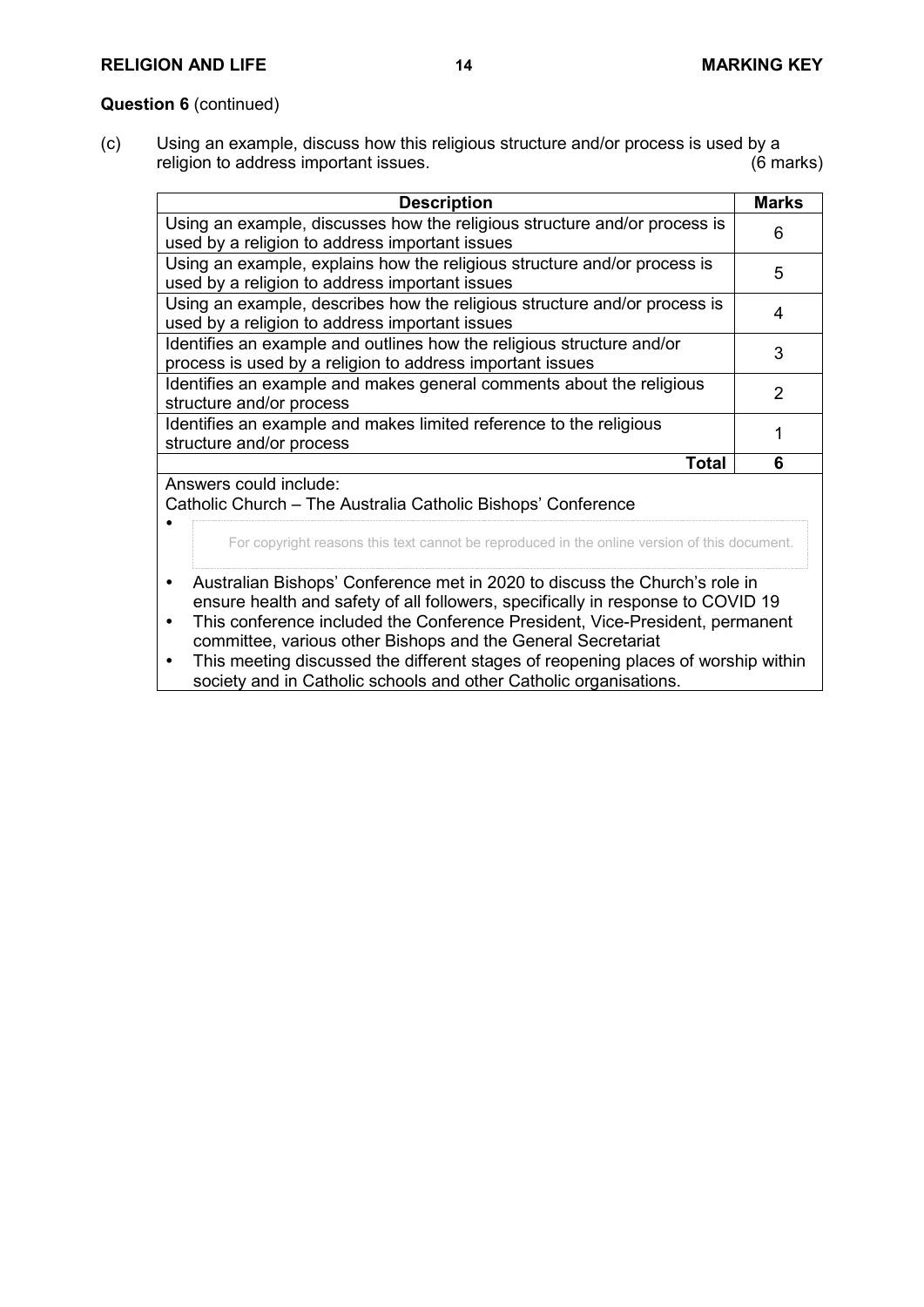# **MARKING KEY 15 RELIGION AND LIFE**

- **Question 7 (11 marks)**
- (a) Outline the personal context of one significant religious person. (3 marks)

| <b>Description</b>                                                                     | <b>Marks</b> |
|----------------------------------------------------------------------------------------|--------------|
| Outlines the personal context of one significant religious person                      |              |
| Identifies some aspects of the personal context of one significant religious<br>person | 2            |
| Provides general comments on the personal context of a religious person                |              |
| Total                                                                                  |              |
| Answers could include:                                                                 |              |

Mary Mackillop

- grew up with deeply religious parents, particularly her father
- lived in poverty due to her father's poor financial decisions, and his absence for long period of times
- began to work to support her family at a young age, rather then pursue her desire to dedicate her life to the Church.
- (b) Outline the historical context within which this person lived. (3 marks)

| <b>Description</b>                                                                                                                                                                                                                                                                                                                                                                                                                                                                                                        | <b>Marks</b>  |
|---------------------------------------------------------------------------------------------------------------------------------------------------------------------------------------------------------------------------------------------------------------------------------------------------------------------------------------------------------------------------------------------------------------------------------------------------------------------------------------------------------------------------|---------------|
| Outlines the historical context within which this religious person lived                                                                                                                                                                                                                                                                                                                                                                                                                                                  | 3             |
| Identifies some aspects of the historical context within which this religious<br>person lived                                                                                                                                                                                                                                                                                                                                                                                                                             | $\mathcal{P}$ |
| Provides general comments on the historical context within which this<br>religious person lived                                                                                                                                                                                                                                                                                                                                                                                                                           |               |
| Total                                                                                                                                                                                                                                                                                                                                                                                                                                                                                                                     | 3             |
| Answers could include:<br>Mary Mackillop<br>Australia is a vast country and in the 19th century many children who lived on the<br>land or in farming communities were not able to access education<br>Education was for the wealthy and there was much hostility between different<br>$\bullet$<br>Christian faiths and classes<br>It was a male dominated society, which brought many hardships for St Mary<br>$\bullet$<br>Mackillop of the Cross to govern her order, the Sisters of St Joseph of the Sacred<br>Heart. |               |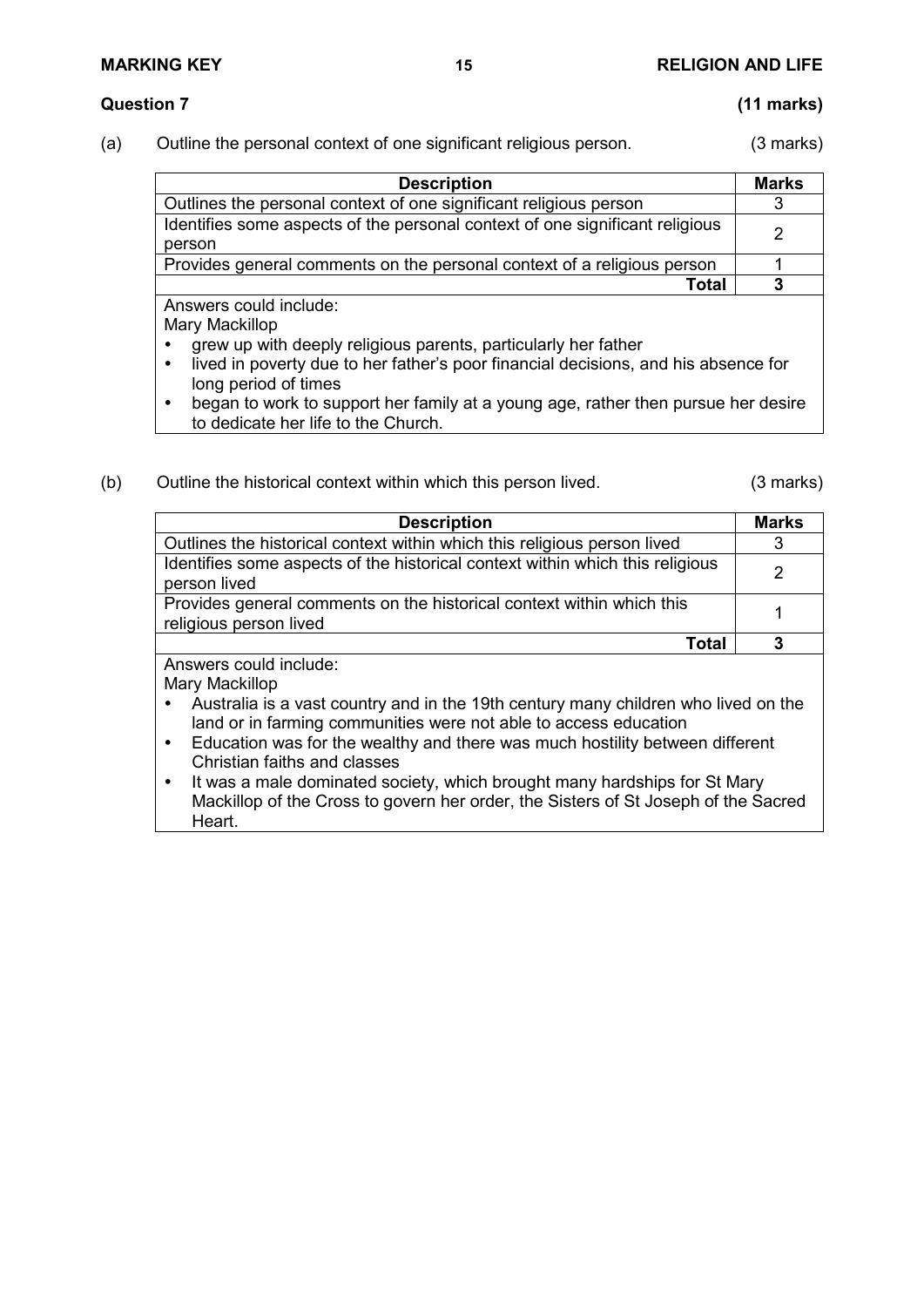# **Question 7** (continued)

(c) Select an example and examine the interplay between the person's life and their<br>experiences with religion. (5 marks) experiences with religion.

| <b>Description</b>                                                                                                                                                                              | <b>Marks</b>  |
|-------------------------------------------------------------------------------------------------------------------------------------------------------------------------------------------------|---------------|
| Using an example, examines the interplay between the person's life and<br>their experiences with religion                                                                                       | 5             |
| Using an example, explains the interaction between the person's life and<br>their experiences with religion.                                                                                    | 4             |
| Using an example, describes how the person's life related to experiences<br>with religion                                                                                                       | 3             |
| Using an example, provides relevant detail about the religious dimension<br>of the person's life                                                                                                | $\mathcal{P}$ |
| Using an example, makes general comments about religion in the<br>person's life                                                                                                                 |               |
| Total                                                                                                                                                                                           | 5             |
| Answers could include:<br>Mary Mackillop                                                                                                                                                        |               |
| St Mary Mackillop of the Cross was exposed to devout faith in God from a young<br>age, her parents were both committed Catholics, her father tried to become a<br>priest before he had a family |               |
| When working as a governess Mary met Fr Julian Tenison who mentored and<br>$\bullet$<br>helped Mary to start the order of nuns and the schools open to all children.                            |               |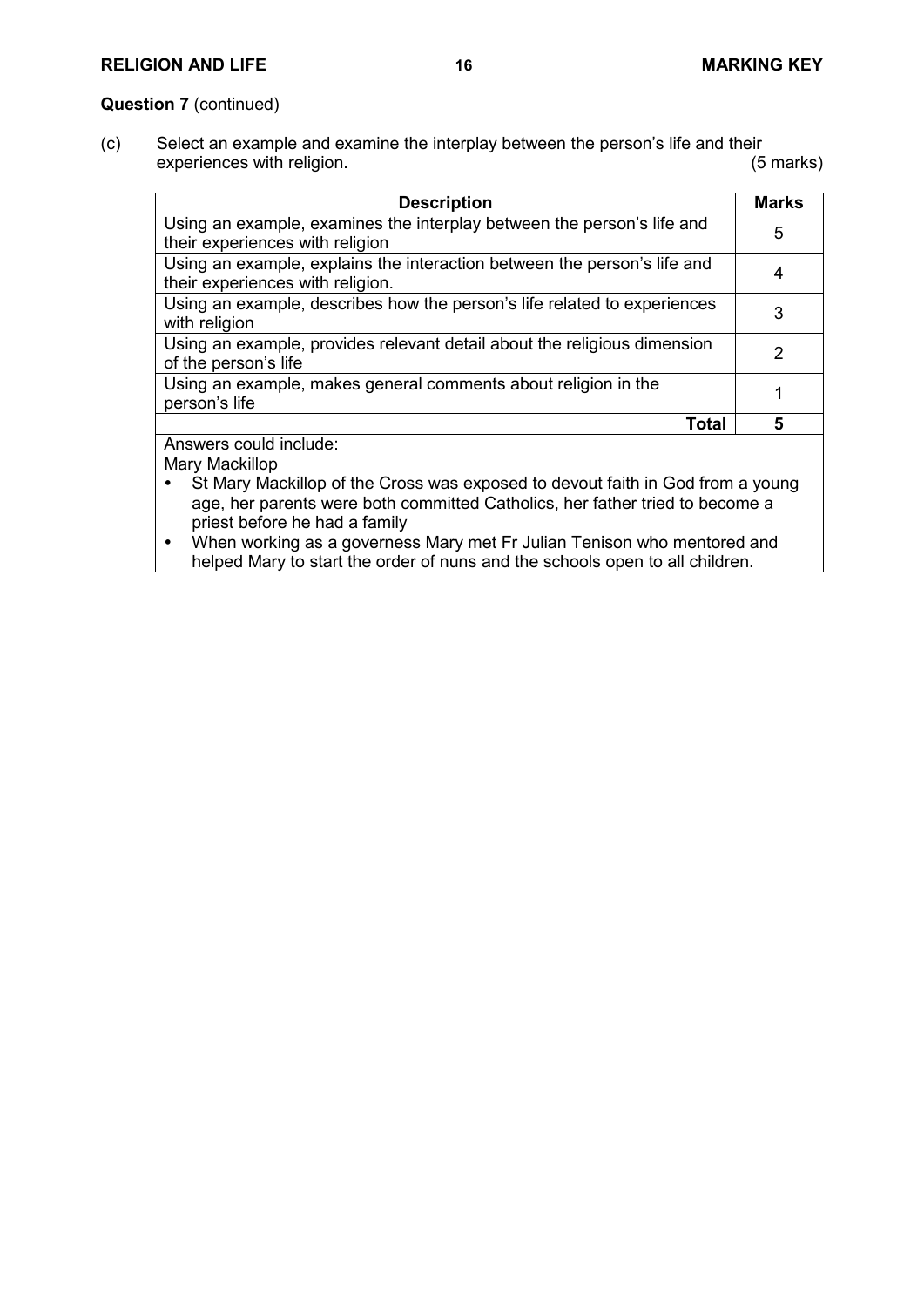# **Question 8 (11 marks)**

(a) Describe **two** social roles religion plays in Australia or another nation. (6 marks)

| <b>Marks</b> |
|--------------|
|              |
|              |
|              |
|              |
|              |
|              |
|              |

Answers could include:

- education provides schooling for all ages Kindergarten to Year 12, also tertiary education, alleviates pressure off the government schools e.g. religious schools
- charities has a number of organisations that serve a multitude of causes, for instance these organisations help the homeless, the addicted, slavery, those in poverty e.g. Red Cross, Salvation Army
- social institutions examples include care for children, the elderly, healthcare, hospitals that help to take pressure off the government health care systems e.g. Anglicare.
- (b) Discuss how a chosen religion perceives its role in the public life of Australia or some other nation. (5 marks)

| <b>Description</b>                                                              | <b>Marks</b> |
|---------------------------------------------------------------------------------|--------------|
| Discusses how a chosen religion perceives its role in the public life of        | 5            |
| Australia or some other nation                                                  |              |
| Explains a religion's perception of its role in the public life of Australia or |              |
| some other nation.                                                              | 4            |
| Outlines how a religion perceives its role in the public life of Australia or   | 3            |
| some other nation.                                                              |              |
| Identifies how a religion perceives its role in the public life of Australia or | 2            |
| some other nation.                                                              |              |
| Provides general comments on how a religion sees its role in society.           |              |
| Total                                                                           |              |
|                                                                                 |              |

Answers could include:

Catholicism in Australia today

- The Catholic Church would see itself as an active participant in Australian society today
- Even though Australia is a secular nation, the Catholic Church still involves itself in debates and keeps society abreast of their teachings when laws are passed or there are topics causing tension or conflict in society
- View are expressed through the numerous social institutions (schools, aged care, childcare, parishes, etc.)

Judaism in Australia today

- Executive Council of Australian Jewry The officially elected body and the voice of the Australian Jewish Community have a number of roles within Australian society that would be perceived as useful
- Their role includes; monitoring and reporting incidents of antisemitism; securing compensation for Holocaust survivors; advocating for the national rights of the Jewish people and encouraging support for Zionism in Australia; monitoring the content of school curricula in teaching about Israel and the Holocaust; supporting initiatives to commemorate the Shoah; remembering Jewish ANZAC's.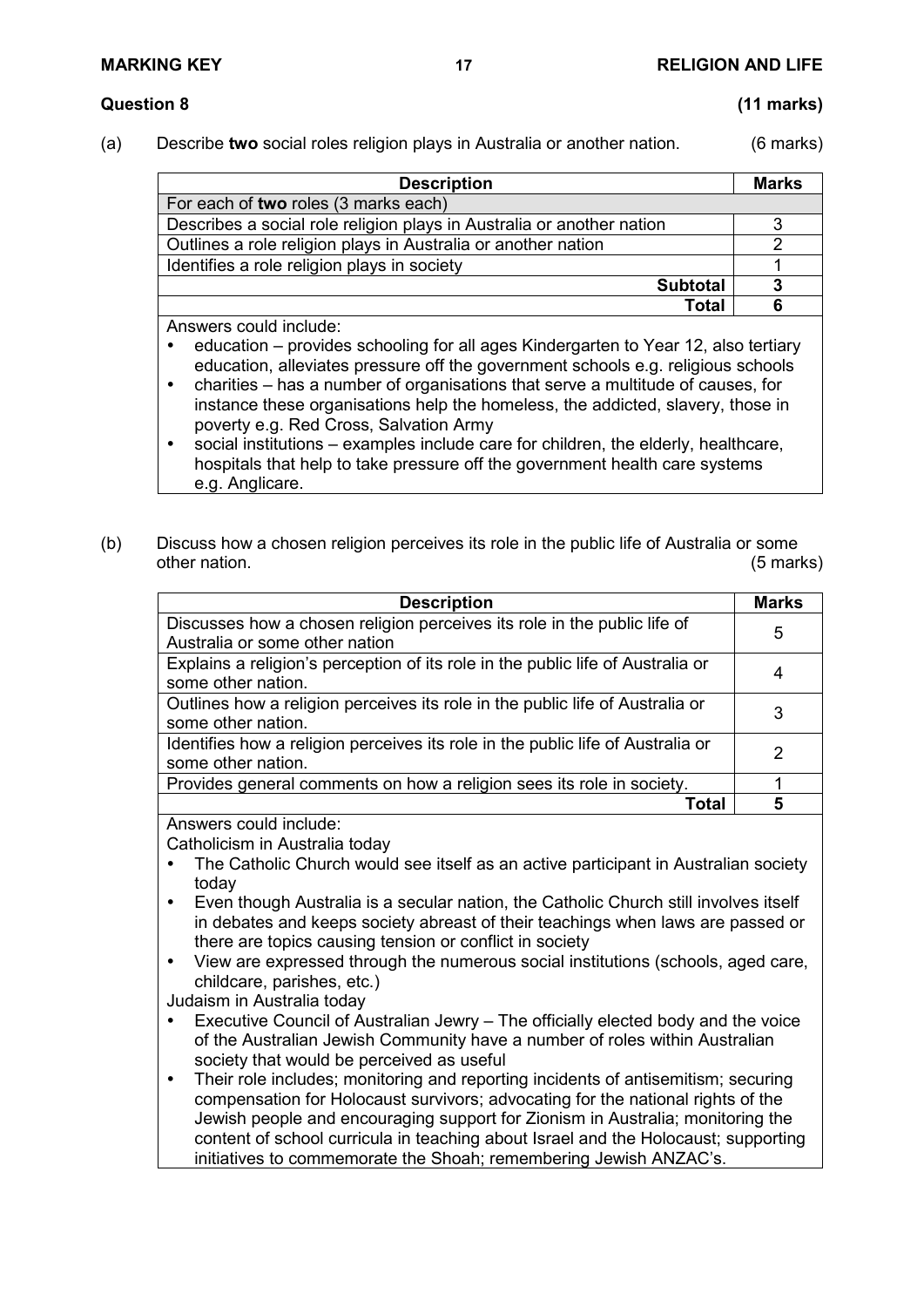# **Question 9 (20 marks)**

Examine the significance of one religious event and/or issue from the past.

| <b>Description</b>                                                         |                 | <b>Marks</b>            |
|----------------------------------------------------------------------------|-----------------|-------------------------|
| Criterion 1: Description of the religious event and/or issue from the past |                 |                         |
| Describes the religious event and/or issue from the past                   |                 | 3                       |
| Outlines a religious event and/or issue from the past                      |                 | $\overline{2}$          |
| Comments on an event and/or issue from the past                            |                 | 1                       |
|                                                                            | <b>Subtotal</b> | 3                       |
| Criterion 2: Examines the significance of this religious event/or issue    |                 |                         |
| Examines the significance of this religious event and/or issue             |                 | 5                       |
| Explains the significance of this religious event and/or issue             |                 | 4                       |
| Outlines the significance of this religious event and/or issue             |                 | 3                       |
| Identifies the significance of this religious event and/or issue           |                 | $\overline{2}$          |
| Makes general comments about the significance of the event and/or issue    |                 | $\mathbf{1}$            |
|                                                                            | <b>Subtotal</b> | 5                       |
| <b>Criterion 3: Evidence</b>                                               |                 |                         |
| Uses relevant evidence to support their essay                              |                 | 4                       |
| Provides some relevant evidence to support their essay                     |                 | $\overline{3}$          |
| Provides evidence to support their essay                                   |                 | $\overline{2}$          |
| Provides limited evidence                                                  |                 | 1                       |
|                                                                            | Subtotal        | 4                       |
| <b>Criterion 4: Discussion</b>                                             |                 |                         |
| Constructs a sustained, logical and sophisticated discussion               |                 | 3                       |
| Constructs a coherent discussion                                           |                 | $\overline{2}$          |
| Provides some discussion                                                   |                 | $\overline{1}$          |
|                                                                            | <b>Subtotal</b> | $\overline{\mathbf{3}}$ |
| <b>Criterion 5: Essay Structure</b>                                        |                 |                         |
| Introduction                                                               |                 |                         |
| Articulates clearly an appropriate purpose and direction for the essay     |                 | $\overline{2}$          |
| Indicates some direction for the essay                                     |                 | 1                       |
| Body                                                                       |                 |                         |
| Sequences content of the essay in well-structured paragraphs               |                 | $\overline{c}$          |
| Sequences content in paragraphs                                            |                 | 1                       |
| Conclusion                                                                 |                 |                         |
| Summarises succinctly the argument/viewpoint developed by the essay        |                 | 1                       |
|                                                                            | <b>Subtotal</b> | 5                       |
|                                                                            | <b>Total</b>    | 20                      |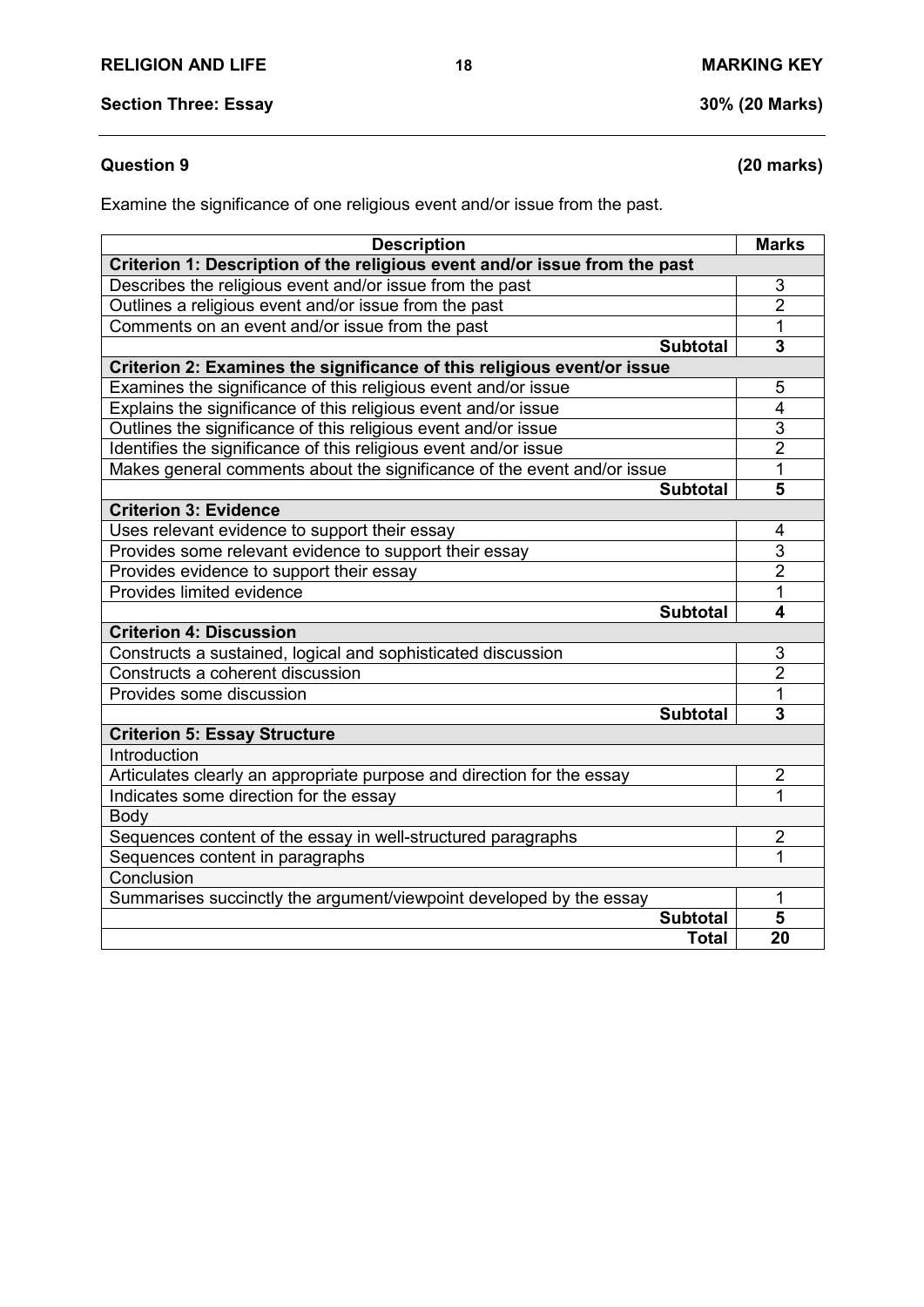# **Question 10 (20 marks)**

Examine a current issue for a religion and how this religion interacts with this issue.

| <b>Description</b>                                                            | <b>Marks</b>            |  |  |
|-------------------------------------------------------------------------------|-------------------------|--|--|
| <b>Criterion 1: Description of the current issue</b>                          |                         |  |  |
| Describes the current issue                                                   | 3                       |  |  |
| Outlines a current issue                                                      | $\overline{2}$          |  |  |
| Identifies an issue in society                                                | 1                       |  |  |
| <b>Subtotal</b>                                                               | 3                       |  |  |
| Criterion 2: Examines how a religion interacts with the current issue         |                         |  |  |
| Examines a religious interaction with this current issue                      | 5                       |  |  |
| Explains how a religion interacts with this current issue                     | $\overline{4}$          |  |  |
| Outlines how a religion interacts with this current issue                     | 3                       |  |  |
| Identifies how a religion interacts with a current issue                      | $\overline{2}$          |  |  |
| Makes general comments about a religious interaction with an issue in society | 1                       |  |  |
| <b>Subtotal</b>                                                               | 5                       |  |  |
| <b>Criterion 3: Evidence</b>                                                  |                         |  |  |
| Uses relevant evidence to support their essay                                 | 4                       |  |  |
| Provides some relevant evidence to support their essay                        | 3                       |  |  |
| Provides evidence to support their essay                                      | $\overline{2}$          |  |  |
| Provides limited evidence                                                     | 1                       |  |  |
| <b>Subtotal</b>                                                               | 4                       |  |  |
| <b>Criterion 4: Discussion</b>                                                |                         |  |  |
| Constructs a sustained, logical and sophisticated discussion                  | 3                       |  |  |
| Constructs a coherent discussion                                              | $\overline{2}$          |  |  |
| Provides some discussion                                                      | 1                       |  |  |
| <b>Subtotal</b>                                                               | $\overline{\mathbf{3}}$ |  |  |
| <b>Criterion 5: Essay Structure</b>                                           |                         |  |  |
| Introduction                                                                  |                         |  |  |
| Articulates clearly an appropriate purpose and direction for the essay        | $\overline{2}$          |  |  |
| Indicates some direction for the essay                                        | 1                       |  |  |
| <b>Body</b>                                                                   |                         |  |  |
| Sequences content of the essay in well-structured paragraphs                  | $\overline{2}$          |  |  |
| Sequences content in paragraphs                                               | 1                       |  |  |
| Conclusion                                                                    |                         |  |  |
| Summarises succinctly the argument/viewpoint developed by the essay           | 1                       |  |  |
| <b>Subtotal</b>                                                               | 5                       |  |  |
| <b>Total</b>                                                                  | 20                      |  |  |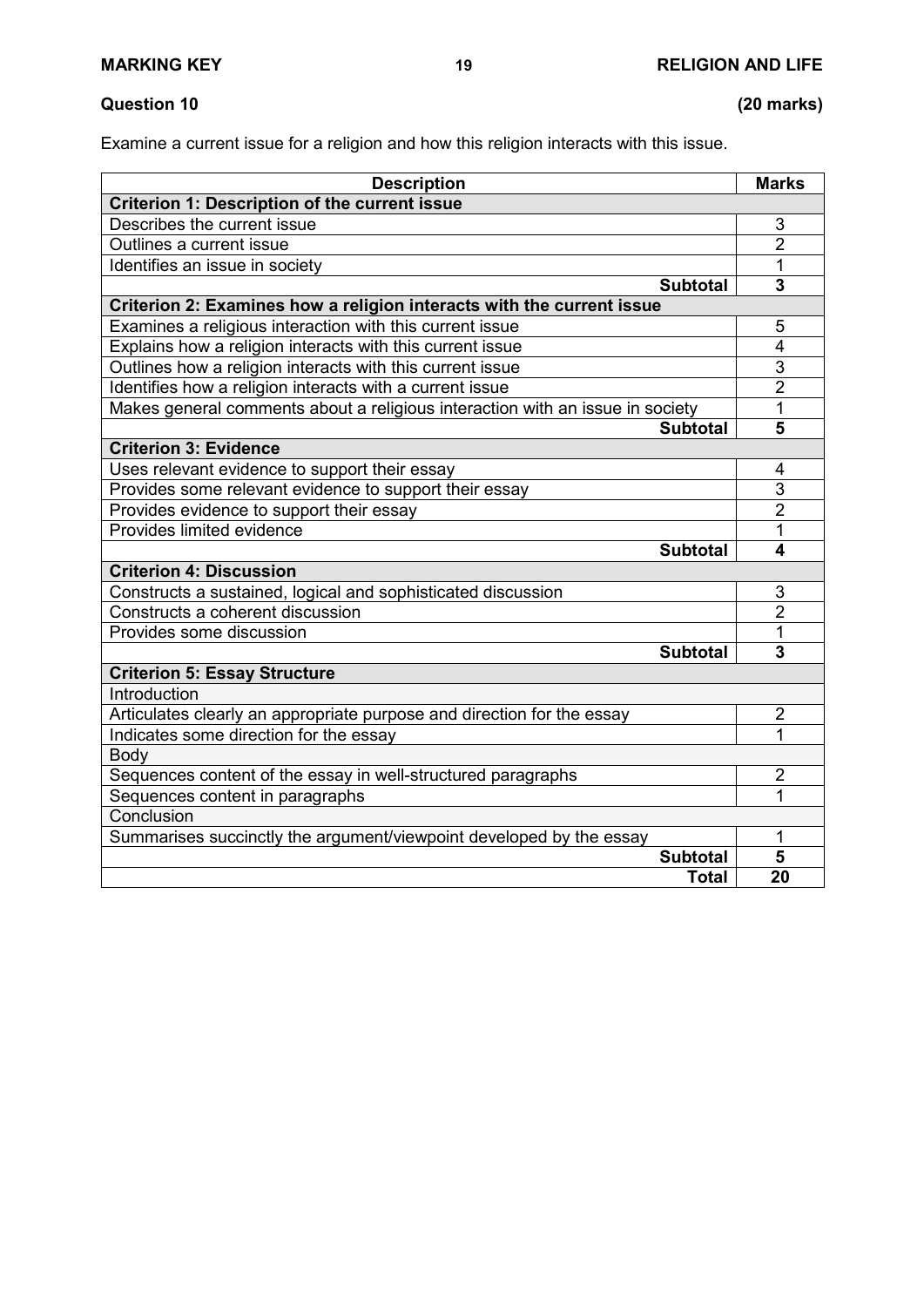# **ACKNOWLEDGEMENTS**

| <b>Question 1(b)</b> | Dot point 1 adapted from: Perham, N. (2018, December 19). Why are<br>people religious? A cognitive perspective. The Conversation. Retrieved<br>June, 2020, from https://theconversation.com/why-are-people-religious-a-<br>cognitive-perspective-108647<br>Used under a Creative Commons Attribution-NoDerivatives 4.0<br>International licence.<br>Dot point 2: Perham, N. (2018, December 19). Why are people religious?<br>A cognitive perspective. The Conversation. Retrieved June, 2020, from<br>https://theconversation.com/why-are-people-religious-a-cognitive-<br>perspective-108647<br>Used under a Creative Commons Attribution-NoDerivatives 4.0<br>International licence. |
|----------------------|-----------------------------------------------------------------------------------------------------------------------------------------------------------------------------------------------------------------------------------------------------------------------------------------------------------------------------------------------------------------------------------------------------------------------------------------------------------------------------------------------------------------------------------------------------------------------------------------------------------------------------------------------------------------------------------------|
| Question 1(d)        | Dot points 1 & 2 (after i.e.): Perham, N. (2018, December 19). Why are<br>people religious? A cognitive perspective. The Conversation. Retrieved<br>June, 2020, from https://theconversation.com/why-are-people-religious-a-<br>cognitive-perspective-108647<br>Used under a Creative Commons Attribution-NoDerivatives 4.0<br>International licence.                                                                                                                                                                                                                                                                                                                                   |
| Question 2(a)        | Statistics from: Pew Research Center. (2018). People in North America,<br>Europe and Australia say religion plays a less important role today<br>[Infographic]. Retrieved June, 2020, from https://www.pew<br>research.org/global/2019/04/22/how-people-around-the-world-view-<br>religions-role-in-their-countries/                                                                                                                                                                                                                                                                                                                                                                    |
| Question 3(b)        | Source 3B information from: Kelly, A. (2013, May 16). Bangladesh's<br>garment workers face exploitation, but is it slavery? The Guardian.<br>Retrieved June, 2020, from https://www.theguardian.com/global-<br>development/poverty-matters/2013/may/16/bangladesh-garment-workers-<br>exploitation-slavery                                                                                                                                                                                                                                                                                                                                                                              |
| Question 4(a)        | Answer adapted from: Haugen, P. (2009). World history for dummies<br>(2nd ed.) (Chapter 10). John Wiley & Sons. Retrieved June, 2020, from<br>https://archive.org/stream/world-history-for-dummies/world-history-for-<br>dummies djvu.txt                                                                                                                                                                                                                                                                                                                                                                                                                                               |
| <b>Question 4(b)</b> | Answer adapted from: Haugen, P. (2009). World history for dummies<br>(2nd ed.) (Chapter 10). John Wiley & Sons. Retrieved June, 2020, from<br>https://archive.org/stream/world-history-for-dummies/world-history-for-<br>dummies djvu.txt                                                                                                                                                                                                                                                                                                                                                                                                                                               |
| <b>Question 5(b)</b> | Dot point 2 adapted from: Ariel, D. S. (1996). What do Jews believe?: The<br>spiritual foundations of Judaism. Schoken Books. Retrieved July, 2020,<br>from https://www.myjewishlearning.com/article/god-the-creator/                                                                                                                                                                                                                                                                                                                                                                                                                                                                   |